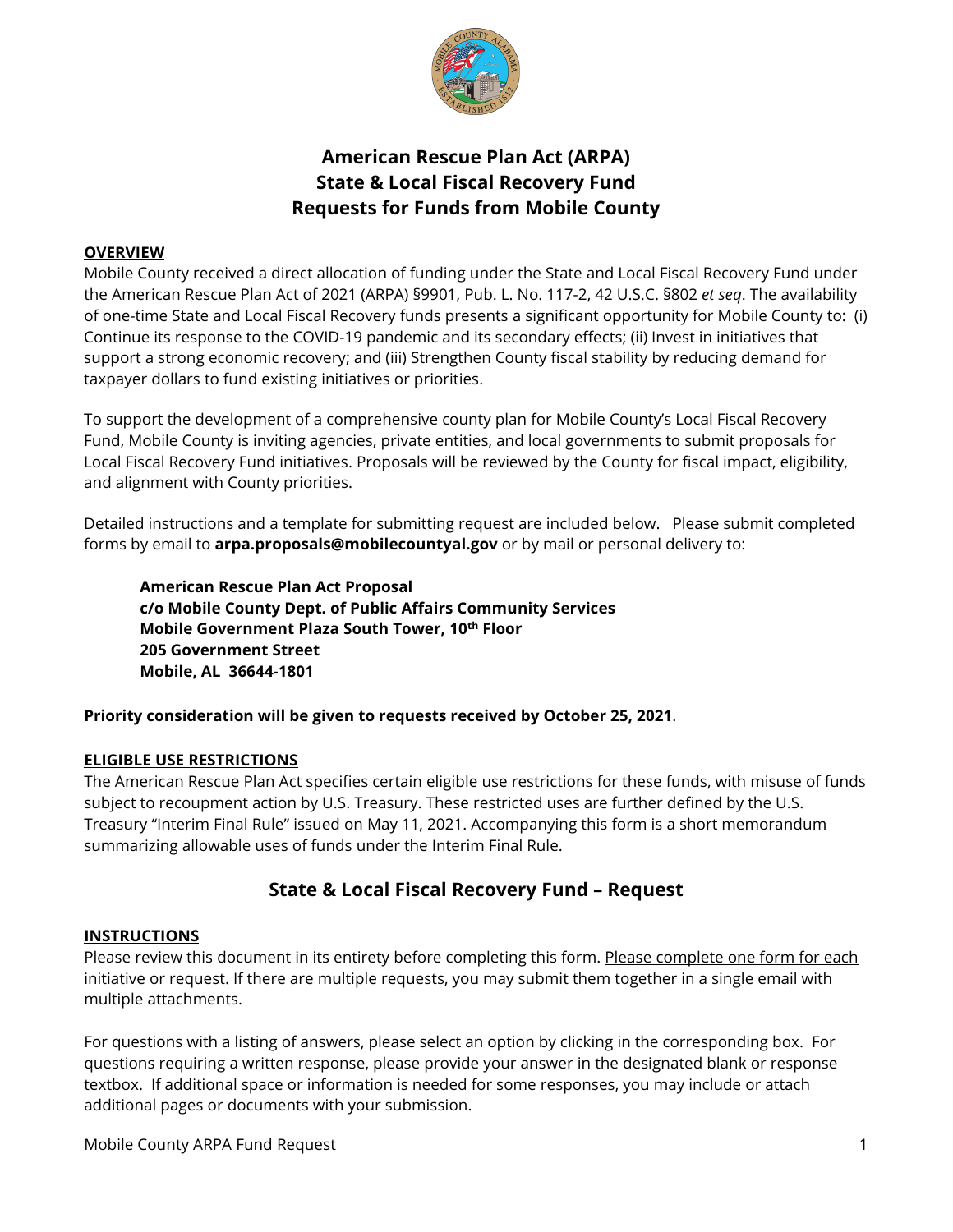# **PART I – INITIATIVE OVERVIEW**

# **Name of Organization or Group Making Application:**

| <b>Contact Information:</b>          |  |
|--------------------------------------|--|
| <b>Point of Contact Name:</b>        |  |
| <b>Address:</b>                      |  |
| <b>Daytime Phone Number:</b>         |  |
| <b>E-mail Address:</b>               |  |
| <b>Total # of Requests:</b>          |  |
|                                      |  |
| <b>Short Description of Project:</b> |  |
|                                      |  |
|                                      |  |
|                                      |  |
|                                      |  |
|                                      |  |

**\_\_\_\_\_\_\_\_\_\_\_\_\_\_\_\_\_\_\_\_\_\_\_\_\_\_\_\_\_\_\_\_\_\_\_\_\_\_\_\_\_\_\_\_\_\_\_\_\_\_\_\_\_\_\_\_\_\_\_\_\_\_\_\_\_\_\_\_\_\_\_\_\_\_\_\_\_\_\_\_\_\_\_\_\_\_\_\_\_\_\_\_\_\_\_\_\_\_\_\_\_\_\_**

# **Does this proposal require or request any other funding in addition to Mobile County's Local Fiscal Recovery Funds? (Yes or No)\_\_\_\_\_\_\_\_\_\_\_\_\_\_\_\_\_\_\_\_\_\_\_\_\_\_\_\_\_\_\_\_\_\_\_\_\_\_\_\_**

## **Total Estimated Funds Requested for this Initiative:**

|                                             | FY 22-23 | FY 23-24 | FY 24-25 |
|---------------------------------------------|----------|----------|----------|
| <b>ARPA Local Fiscal</b><br><b>Recovery</b> |          |          |          |
| Other Funds**                               |          |          |          |
| <b>TOTAL</b>                                |          |          |          |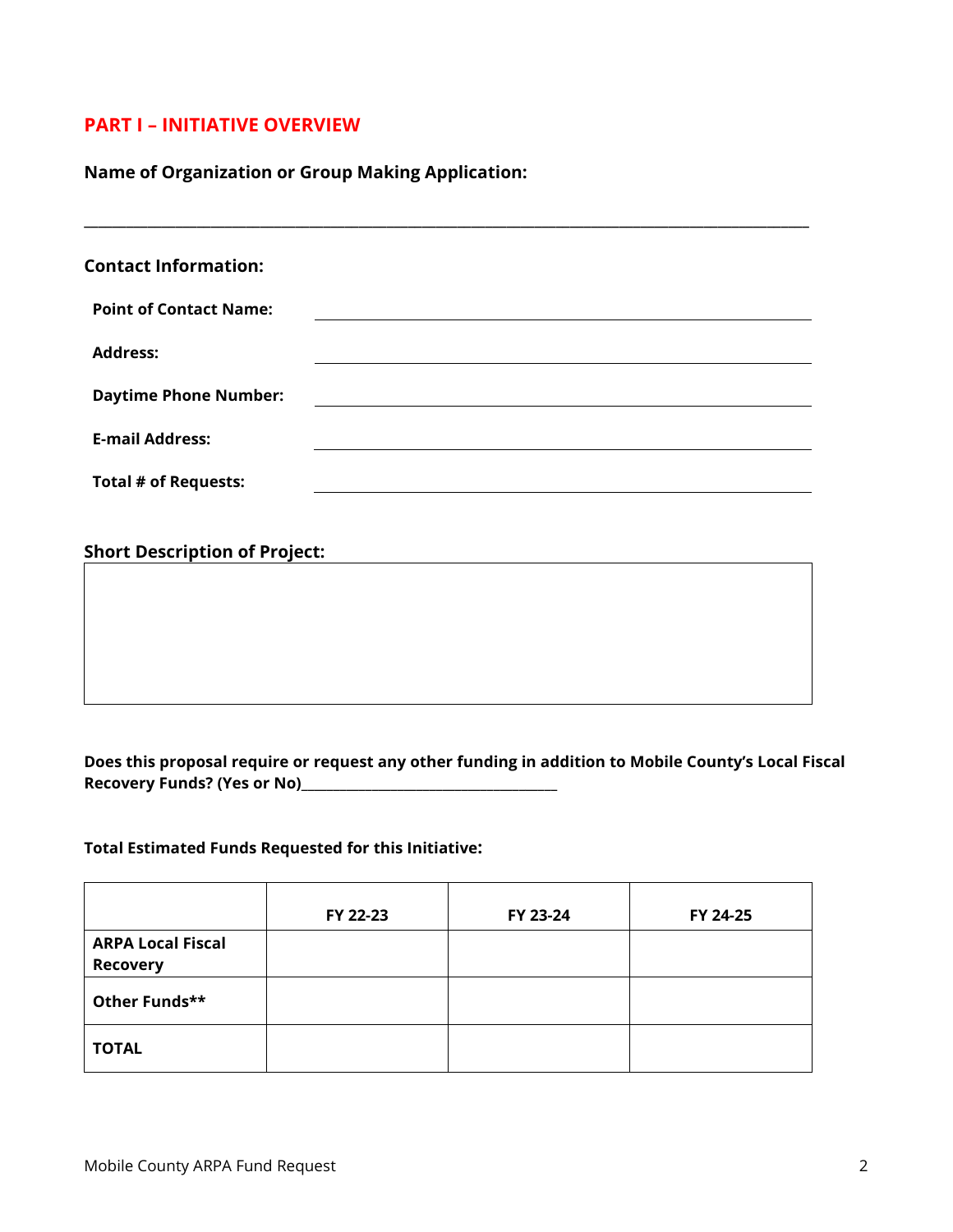**\*\* "Other funds" would be any funding not related to Mobile County Local Fiscal Recovery Funds allocation, but would include, State match funds, Capital Projects Funding from ARPA, charitable funds or any other source of funding not currently available to the applicant. If utilizing Other Funds, please describe the source(s) of those funds here:**

## **SECTION 1: FUNDING**

**The purpose of this section is to understand how, if funded, the dollars would be spent and on what services and resources they would be allocated.**

**1. What is the program, initiative, or resource that this request would fund? Describe any included key services/interventions. How does this request tie to the applicant's mission, vision, and overall goals?** *Please provide your answer in the textbox below.* 

**2. This request is:** (*please select only one of the following options*)

- **A change to or renewal of an existing program, initiative, or resource (e.g., serving more**   $\Box$ **or a different group of customers, making changes to the service model, etc.)**
- **A new program, initiative, or resource**
- **To replace county funding or other funding for an existing program, initiative, or resource that would otherwise meet the eligibility criteria for Fiscal Recovery Fund spending.**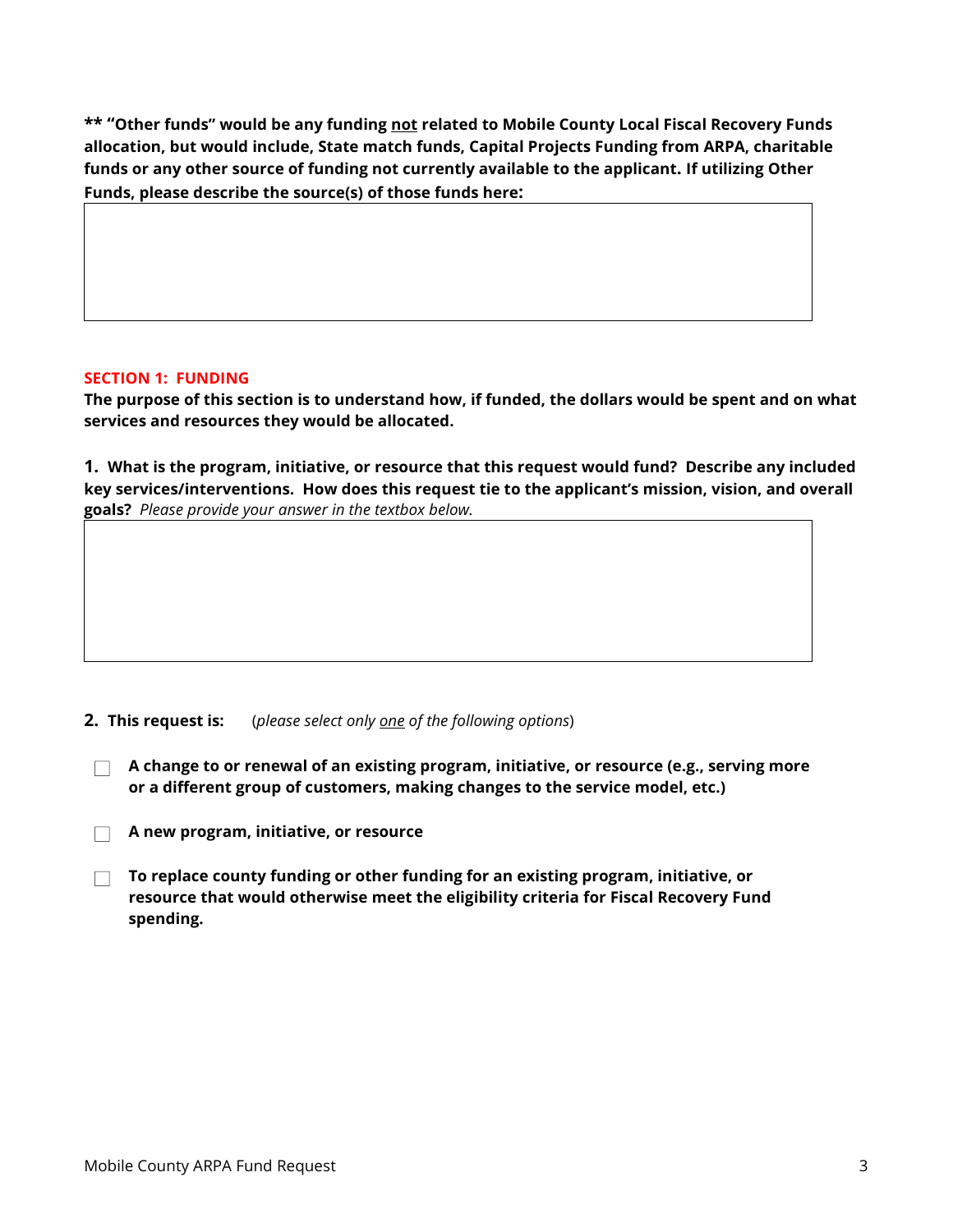**3. Detail what expenditure categories the requested funds would apply to and the corresponding approximate or estimated cost [e.g., personnel – premium pay for essential workers, equipment, contracted services, infrastructure (water, sewer, broadband, and some facilities\*), etc.].** *NOTE: Any personnel expenditures should be temporary increases, consistent with the one-time nature of these funds. You may include reasonable administrative costs. Please check applicable boxes below and provide corresponding costs.*

**\*** Note that the infrastructure expenditures are generally limited to those related to water, sewer and broadband. However, there may be other types of infrastructure projects that are permissible if they would provide aid to impacted industries such as tourism, travel, and hospitality.

|                                      | Costs |  |
|--------------------------------------|-------|--|
| <b>Personnel - Premium Pay</b>       |       |  |
| Equipment                            |       |  |
| <b>Contract Services</b>             |       |  |
| <b>Other (Infrastructure)</b>        |       |  |
| If "Other", please briefly describe: |       |  |
|                                      |       |  |
|                                      |       |  |
|                                      |       |  |

**4. Is this solution planned as a multi-year effort? (Yes or No)\_\_\_\_\_\_\_\_\_\_\_\_\_\_\_\_\_\_\_\_\_\_\_\_\_\_\_**

**If "Yes", what fiscal requests can we expect beyond FY 24-25?** *Please provide your answer in the textbox below.* 

**Additionally, how will it impact program's ability to be complete by FY 26?** *Please provide your answer in the textbox below.*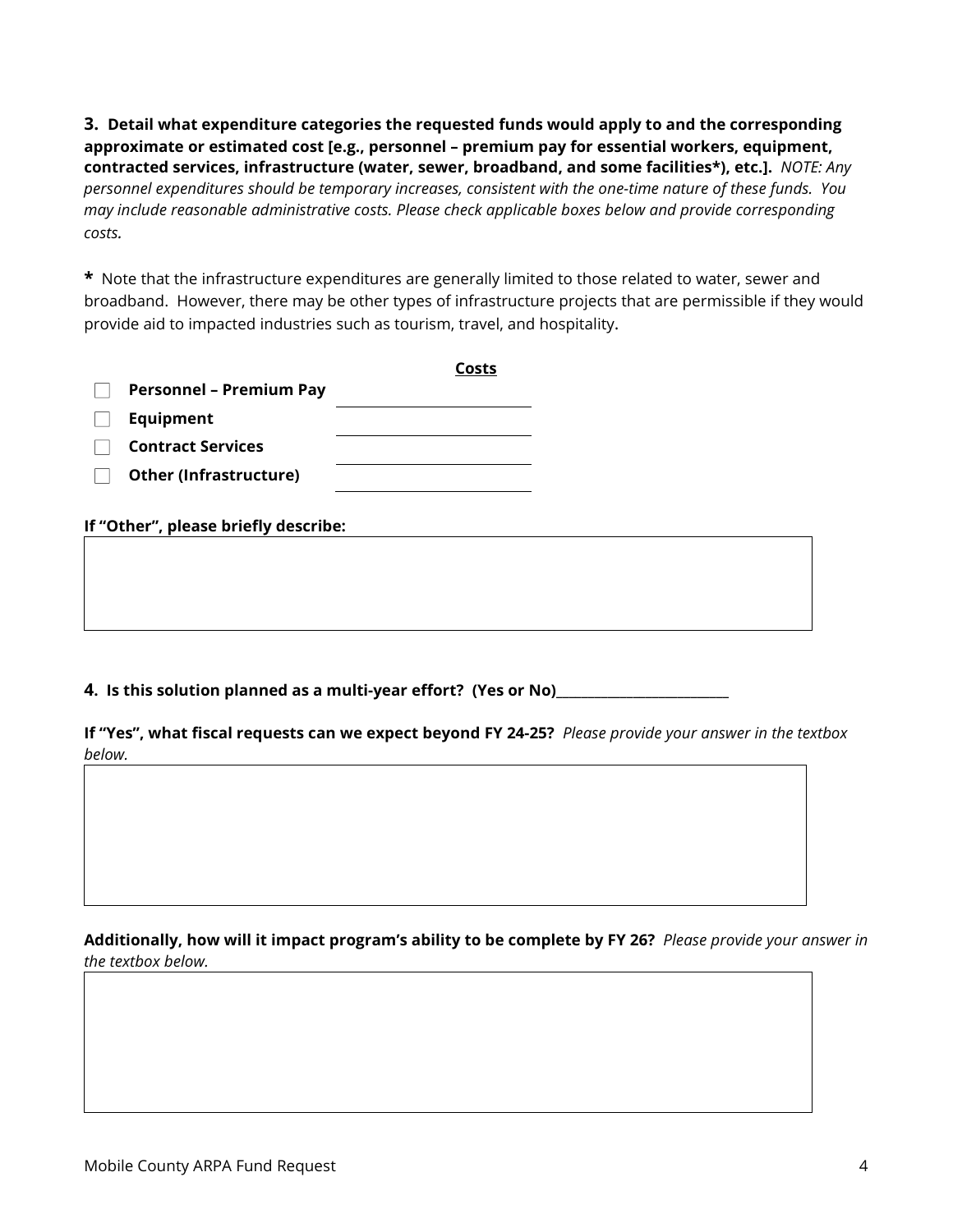#### **SECTION 2: ISSUE OR OPPORTUNITY**

**The purpose of this section is to provide context as to the challenge or opportunity the proposed expenditure intends to resolve.**

**5. What is the issue or opportunity that this request will address?** *Please provide your answer in the textbox below.*

**How does this proposal support the County's recovery from the economic, health, or other effects of the COVID-19 pandemic?** *Please provide your answer in the textbox below.* 

In responding to the above questions, please include the following information, if relevant:

- Describe the nature of the problem as it relates to the COVID-19 pandemic
- Describe the targeted population benefitting from the solution
- How many new or additional people will be served?
- How many people will remain unserved?

**6. Have previous attempts been made to remediate the issue or opportunity discussed in Question #5 above through budgetary or non-budgetary means? Examples include, but are not limited to, the following: number of full-time equivalents (FTEs), estimated county/state/federal/other**  expenditures to date, reallocation of resources, etc. (Yes or No)

**If "Yes", please explain the results of those measures in the textbox below:**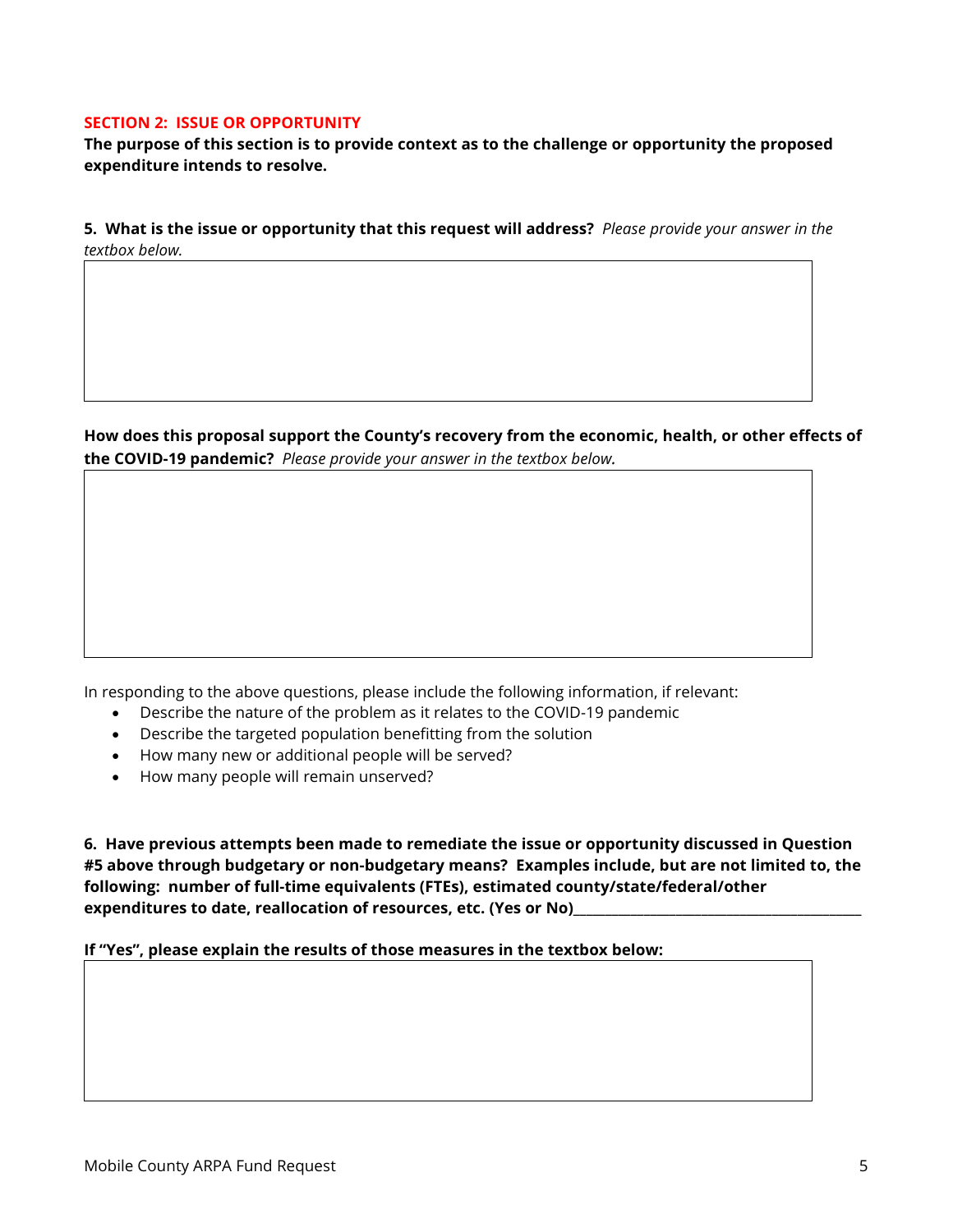#### **SECTION 3: STATEMENT OF ELIGIBILITY**

**The purpose of this section is to understand how your agency or entity would articulate the legal reasoning for why this proposal is eligible for funding under the Interim Final Rule issued by the US Treasury for the State and Local Fiscal Recovery Fund. For your convenience, a link to the Interim Final Rule on the US Treasury's website is provided here:**

**<https://home.treasury.gov/system/files/136/FRF-Interim-Final-Rule.pdf>**

**7. In which of the eligible uses of funding does this proposal primarily fall?** *Please select only one of the following options.*

- **Support for public health expenditures, by funding COVID-19 mitigation efforts, such as, medical expenses, medical supplies, telemedicine, behavioral healthcare, and certain public health and safety staff (refer to pp. 10-22 of Interim Final Rule)**
- **Address negative economic impacts caused by the public health emergency, including economic harms to workers, households, small businesses, impacted industries, and the public sector (refer to pp. 10-11 and 22-41 of Interim Final Rule)** *EX; US Treasury acknowledges that the leisure and hospitality industry experienced a 24% revenue decline and 17% employment decline. Would your project address similar issues of economic and employment decline in your industry? Recipients should consider whether impacts were due to the COVID-19 pandemic as opposed to other longer-term economic trends*.
- **Invest in water, sewer, and broadband infrastructure, making necessary investments to improve access to clean drinking water, support vital wastewater and stormwater infrastructure, and to expand access to broadband internet (refer to pp. 61-77 of Interim Final Rule)**
- **Provide equity-based services to a population that has been shown to be disproportionately impacted by the COVID-19 public health emergency (refer to pp. 21-23 of Interim Final Rule)** *EX: Does the project support equity for all, including people of color and others who have been historically underserved, marginalized, and adversely affected by persistent poverty and inequality? This could be restoring and enhancing workforces in underserved areas, promoting business opportunities, educational advancement, etc.*

#### **8. Please provide the following in the corresponding textboxes:**

### **i) An explanation of how the issue/opportunity has worsened/emerged in light of the COVID-19 pandemic:**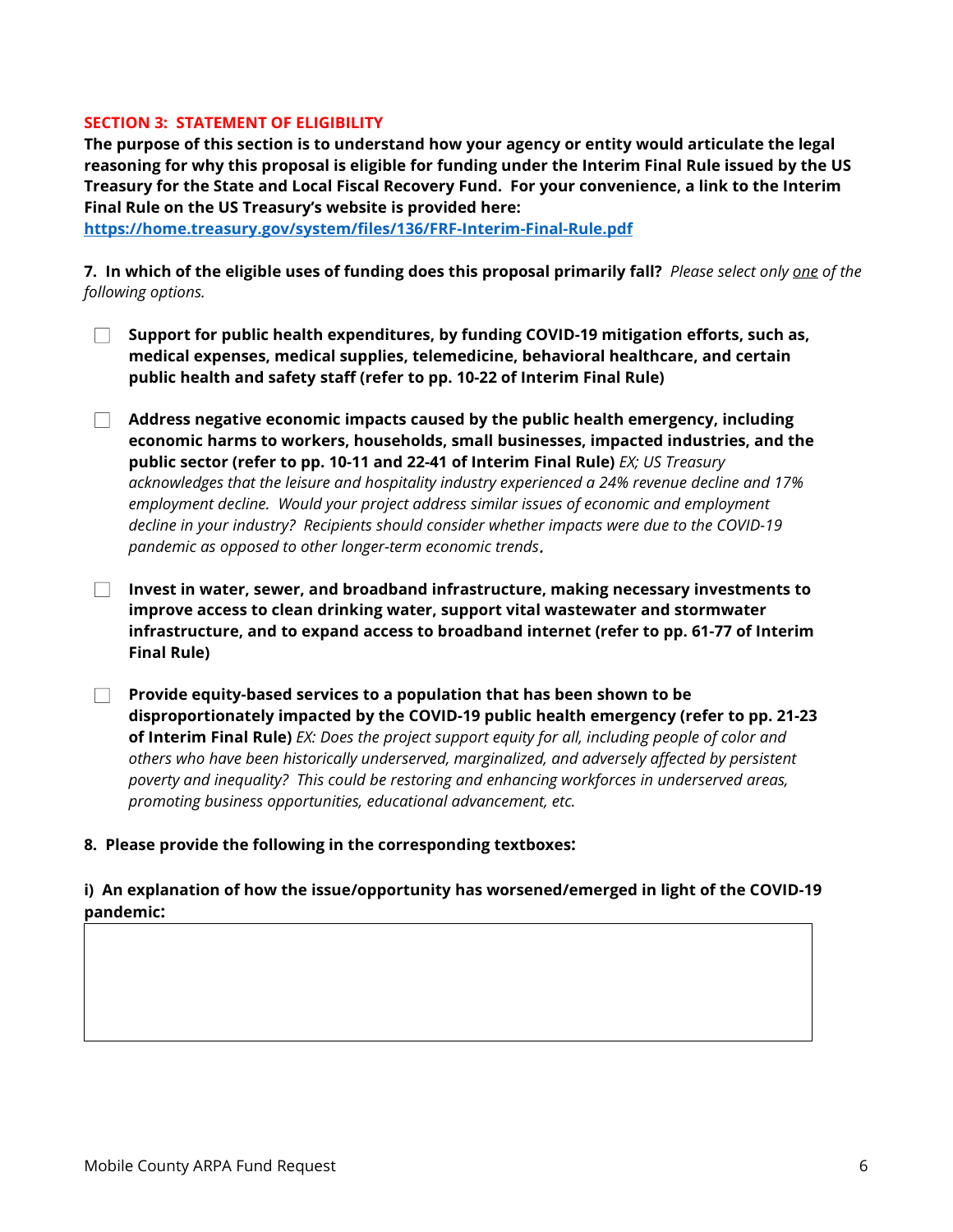**ii) A description of how the proposal solves this negative impact:**

**iii) Identify the key activities/inputs of the program as well as the short-term results/outcomes of the program:**

#### **SECTION 4: OTHER QUESTIONS**

**The purpose of this section is to understand where departments work together and how they serve similar individuals/groups.**

**9. Does this solution have an impact on any other department or agency? (Yes or No)\_\_\_\_\_\_\_\_\_\_\_\_\_\_\_\_\_\_\_\_\_\_\_\_\_\_\_\_\_\_**

**If "Yes", please indicate if this program is jointly funded by any other agencies, and if so, which ones and to what extent. Please provide your response in the textbox:**

**10. Does this solution impact any individuals/groups of individuals locally or countywide?** Please select all that apply.

| Constituents        |
|---------------------|
| Groups              |
| <b>Stakeholders</b> |

 $\Box$ **Other**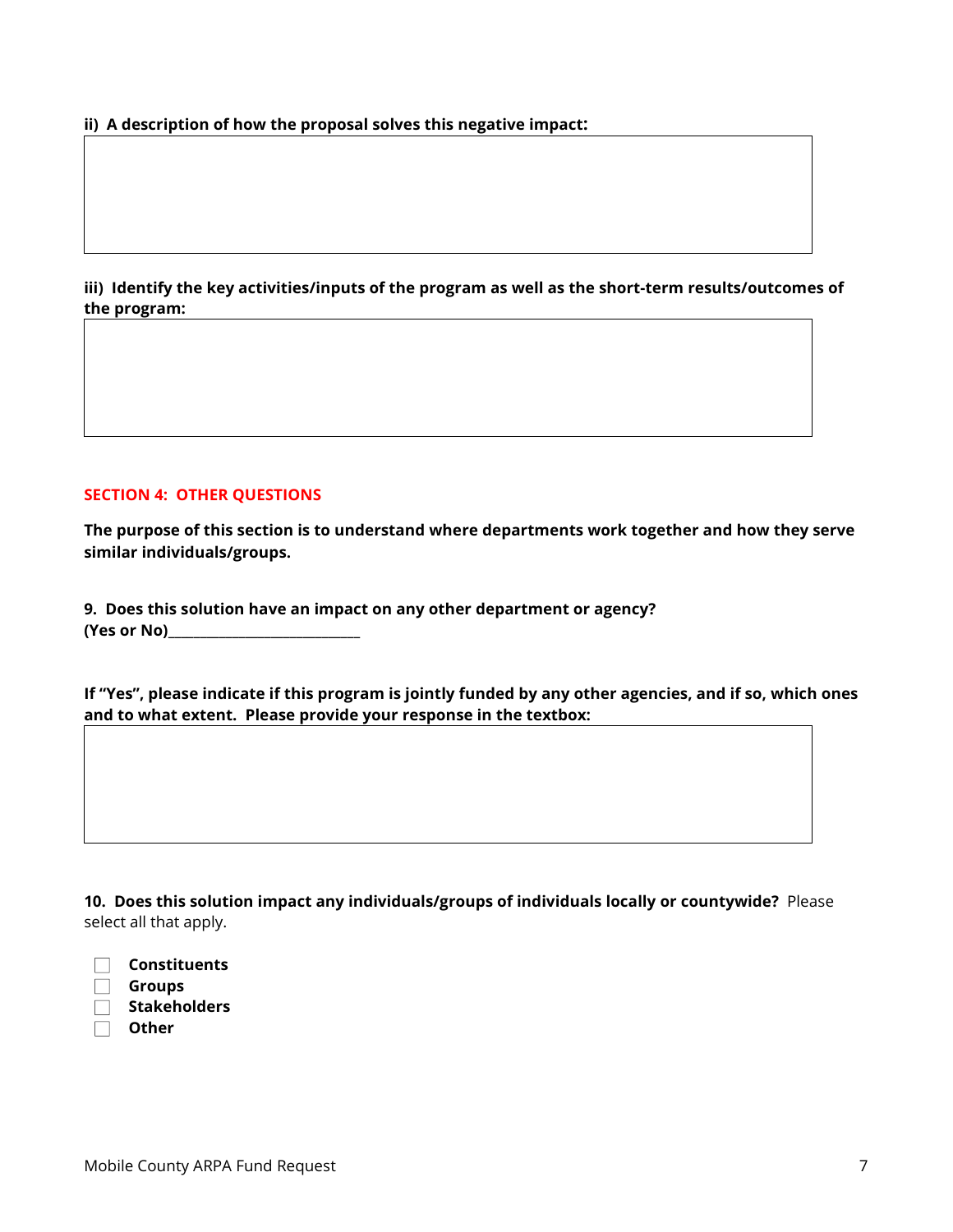**If "Other" was selected in Question 10 above, please indicate who. Also, please detail who might be in favor of or opposed to this budget solution in the provided textbox below.**

# **SECTION 5: MANAGEMENT AND ADMINISTRATION**

**The purpose of this section is to understand the feasibility of management and proposed staffing models for administration of these funds.**

### **DUTIES AND ROLES**

**11. Please list the staff that would be responsible for administering this project with a one sentence description of their duties as it relates to this proposed project.**

| <b>Position</b> | <b>Description of Duties</b> |
|-----------------|------------------------------|
|                 |                              |
|                 |                              |
|                 |                              |
|                 |                              |
|                 |                              |
|                 |                              |
|                 |                              |
|                 |                              |
|                 |                              |
|                 |                              |

**12. Do you anticipate the need to have any additional services or external third parties (non-profit or otherwise) to successfully execute this project? (Yes or No)\_\_\_\_\_\_\_\_\_\_\_\_\_\_\_\_\_\_\_\_\_\_\_\_\_\_\_\_\_\_\_\_\_\_\_**

**If "Yes", please indicate the expected additional services needed and who might be providing these services in the textbox below.**